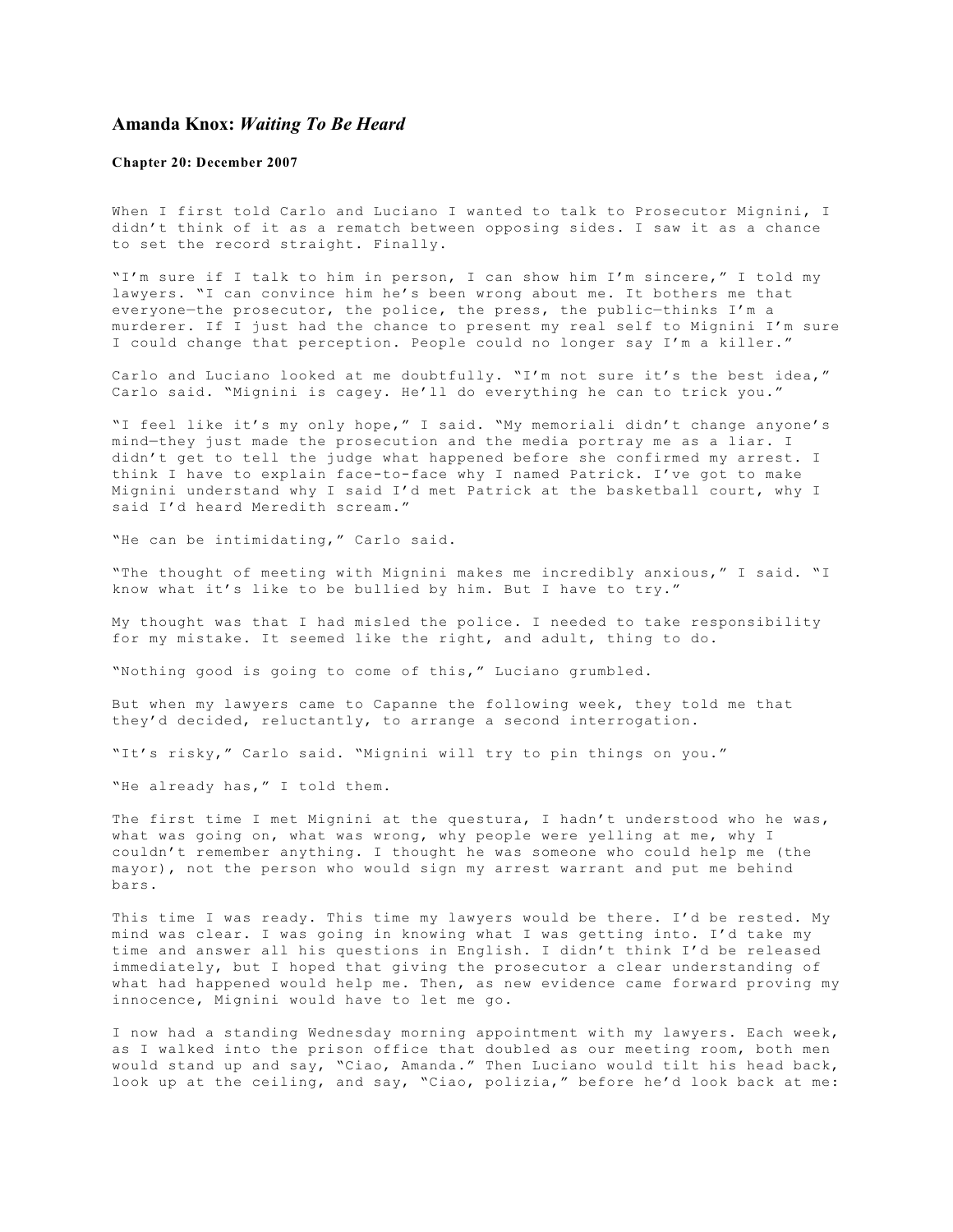"Teniamoci conto degli altri ospiti alla festa"—"Let's keep in mind the other guests at the party."

Luciano's jaunty greeting was not my only clue that the room was almost certainly bugged. My lawyers had been clear: "Never repeat anything about your case to anyone," Carlo said. "I'm sure you're being watched and listened to. I understand your need to talk freely with your parents, but the police will take advantage of anything they can to build their case against you. Please be careful."

"Okay," I said.

But I wasn't good at censoring myself. I had only two hours a week with my mom and dad, and they were the only people I could open up to. It made me feel better to vent, and my parents needed to know what I was thinking. I couldn't see the danger in discussing with them my day-to-day prison life, my interactions with my cellmates and guards, or my case. Since I hadn't been involved in the murder, I figured that anything I said would only help prove my innocence.

I hadn't considered that the prosecution would twist my words. I didn't think they would be capable of taking anything I said and turning it into something incriminating, because everything I said was about my innocence and how I wanted to go home. I was saying the same thing again and again.

On their first visit after the knife story came out, Dad and Mom were telling me my lawyers' theory—that the police could be using the knife as a scare tactic to get me to incriminate myself. "The police have nothing at all on you," Mom said. "So they are trying . . . to see if you['ll] say something more."

"It's stupid," I said. "I can't say anything but the truth, because I know I was there. I mean, I can't lie about this, there is no reason to do it."

What I meant by "I was there" was that I was at Raffaele's apartment the night of Meredith's murder, that I couldn't possibly implicate myself. I hadn't been at the villa. I wasn't going to slip up, because I wasn't hiding anything.

Sitting next to me at the table in the room where we'd been reunited a few weeks earlier—the same room where I met with my lawyers—Mom held my hands in hers, nodding in agreement at me. Then we moved on to other topics, such as how we each were getting through this and what friends and family at home were doing to try to help.

The police did not move on. They seized on my comment, which they had on tape. A couple of weeks later, in early December, a convoluted version of what I'd said made international headlines, including the London Telegraph's "Tape 'Puts Knox at Meredith's Murder' Scene."

The article began, "Dramatic new evidence has emerged that may help prove that Amanda Knox, the American girl accused of murdering Meredith Kercher, was present when the British student died."

The police had leaked the false but enticing tale to the press.

Luciano and Carlo understood what I hadn't yet grasped: that the prosecution was so fixated on proving my quilt, they saw only what they wanted to see, heard only what they wanted to hear, found only what they wanted to find. Facts be damned.

I was indignant. "How can they do that?" I asked. "It's straight-up false!"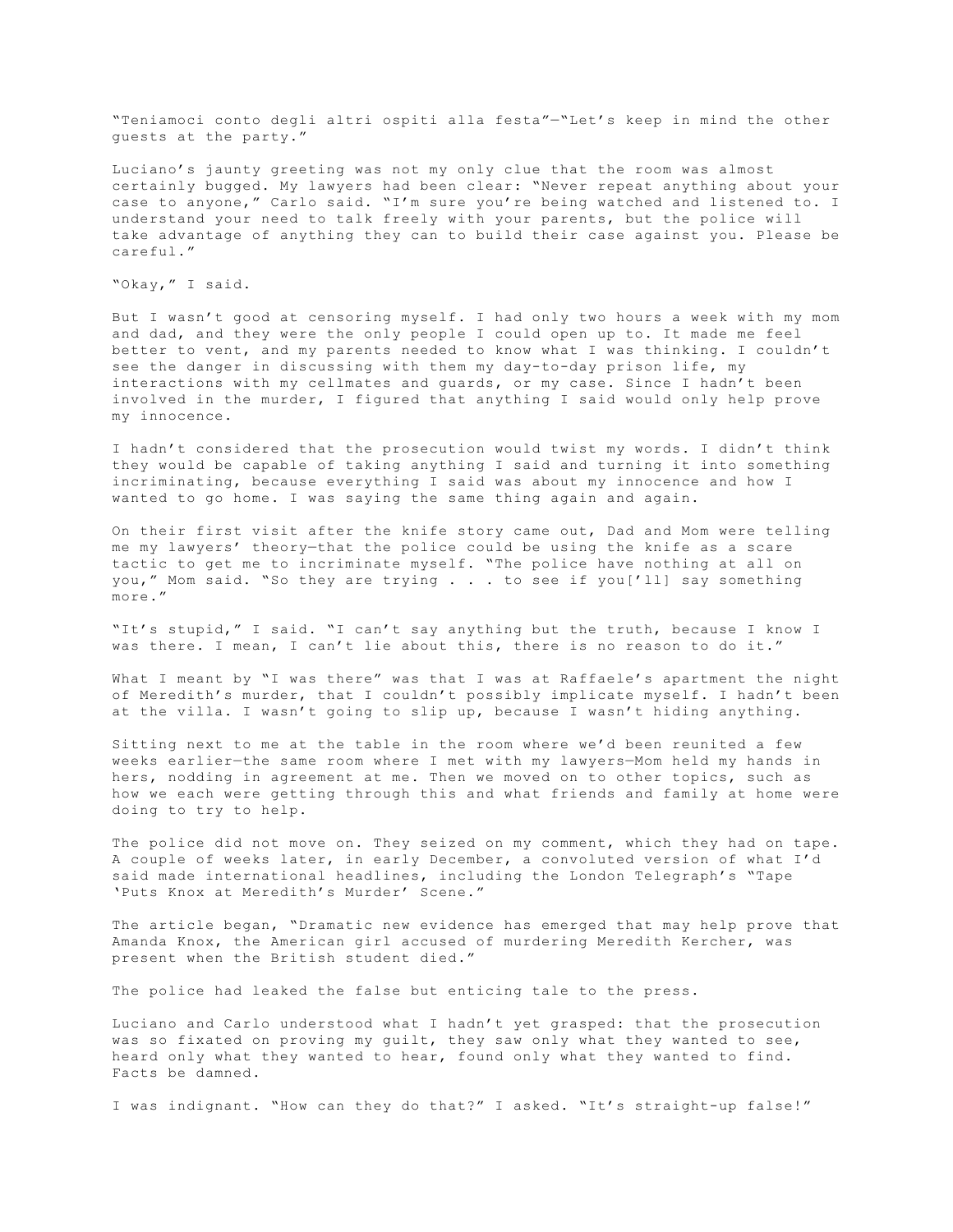"Don't worry," Carlo said. "We'll be able to prove it's wrong once the prosecution gives us the transcripts. But please use this as a lesson, Amanda. The prosecution will pounce on anything they believe will serve their purposes. Please remember the room where you and your parents visit is bugged."

Being more careful in the future wouldn't immediately resolve this serious misunderstanding. A few days later the judge considered those words when deciding if I could be moved to house arrest. In another crushing blow that characterized my early months in prison, my request was denied. I was stuck alone behind bars.

Calling the intercepted conversation a "clue," the judge wrote, "it can certainly be read as a confirmation of the girl's presence in her home at the moment of the crime."

He went on to describe me as "crafty and cunning," saying that I was "a multifaced personality, unattached to reality with an elevated . . . fatal, capacity to kill again."

It wasn't until my pretrial, the following September, that a different judge agreed with my defense that it was obvious I was talking about Raffaele's apartment, not the villa, and removed this "evidence" from the record.

Just as Carlo had told me not to discuss my case, he'd also warned me to write down as little as possible, caution that I thought was borderline paranoid. I'd started keeping a journal as soon as I learned to write complete sentences, and I didn't see why I should stop now, when I needed that outlet the most. Even after my prison diary was confiscated, I didn't worry about anything I'd written. I wasn't guilty. I didn't think about what could happen once my words were out of my hands.

Not even my lawyers understood my journal musings on Raffaele and the knife that made their way into the newspapers. I'd written a hyperbolic explanation about him taking the knife from his apartment behind my back. I had to explain to Carlo and Luciano that I'd concocted it because the possibility of a knife with Meredith's DNA coming out of Raffaele's apartment had struck me as so preposterous:

Unless Raffaele decided to get up after I fell asleep, grabbed said knife, went over to my house, used it to kill Meredith, came home, cleaned it off, rubbed my fingerprints all over it, put it away, then tucked himself back into bed, and then pretended really well the next couple of days, well, I just highly doubt all of that.

But I didn't have the luxury of explaining what I'd written to everyone who read it. After my passage was translated into Italian and then retranslated back into English, it bore little resemblance to the original—and a great resemblance to the prosecution's theories about what had happened the night of November 1:

That night I smoked a lot of marijuana and I fell asleep at my boyfriend's house. I don't remember anything. But I think it's possible that Raffaele went to Meredith's house, raped her and then killed her. And then when he got home, while I was sleeping, he put my fingerprints on the knife. But I don't understand why Raffaele would do that.

Once I had my meeting with the prosecutor I'd correct all the confusion about me. I thought my upcoming interrogation would tie up all these loose strands.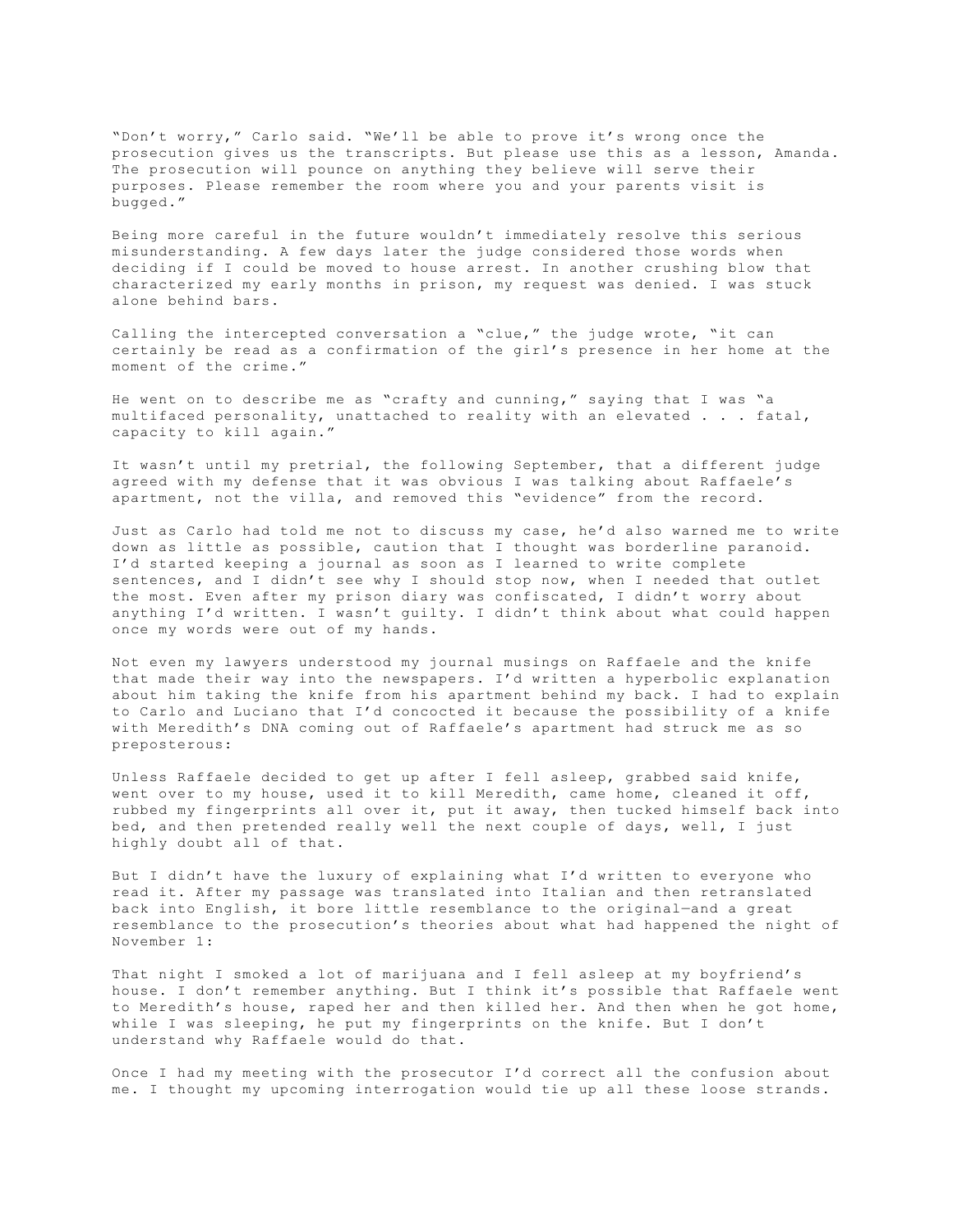Carlo and Luciano warned me once again that it might not be so simple. "Mignini will ask pointed questions to snare you," Carlo said, his face serious. "He will try to paint you as a liar. He wants to show that you have a connection to Rudy Guede. He'll try to prove that you lied about Patrick on purpose. Are you prepared for that, Amanda?"

"I know," I said. "I'm ready."

But I didn't—and I wasn't.

As the date for the interrogation approached, Luciano and Carlo offered me a few pointers. "Don't let him get to you. Don't say anything if you don't remember it perfectly. It's okay to say, 'I don't remember.' You don't have to be God and know everything. It's better to say, 'I don't know,' and move on."

I was a jumble of emotions—eager to set the prosecutor and the public straight on who I really was and nervous about putting myself out there. But the night before Interrogation Day, my nerves overtook my excitement. I couldn't eat much of the pizza my roommates and I made for dinner on our camp stove. I turned and tossed most of the night, thinking about what I wanted to tell the prosecutor. As I was being escorted to the prison compound's center building at 10 A.M. the next day, I was humming my prison anthem, "Let It Be," trying to calm some of my jitters.

The meeting took place in the same makeshift courtroom as my hearing to confirm my arrest five weeks earlier. The setting wasn't that much more pleasant than the questura office where Mignini had interrogated me the first time. Separate tables for the defense and the prosecution faced each other from opposite sides of the small, dim, bare room, with two barred windows set close to the ceiling so no one could see in or out.

The tension was instantly obvious. Mignini was sitting at his table with two police officers. Like Carlo and Luciano, he was wearing a black robe. The three men had come ready for a fight. I felt awkward and out of place, as though I'd stepped into the middle of a feud that had nothing to do with me.

But I was the reason for the feud—and the only person who could set things right.

I stood near Carlo and Luciano with an interpreter, waiting for Mignini to give me permission to speak. That never came. Instead of asking what I had to say, he started firing questions at me immediately.

What has stuck with me the most is that he never looked me in the eye. He stared down at the paper in his hand, on which his questions were written out. It's as if I didn't merit the effort it would have taken to look up.

"Do you have any Spanish friends?" he asked—Rudy Guede said he hung out with Spanish friends on Halloween.

I was calm and assertive. "No," I answered.

"What's the meaning behind your name Foxy Knoxy?"

"It's just a nickname," I said.

"But what is the meaning behind it?"

"There is no meaning behind it. It's a play on my last name, Knox. My soccer teammates started calling me that as a teenager."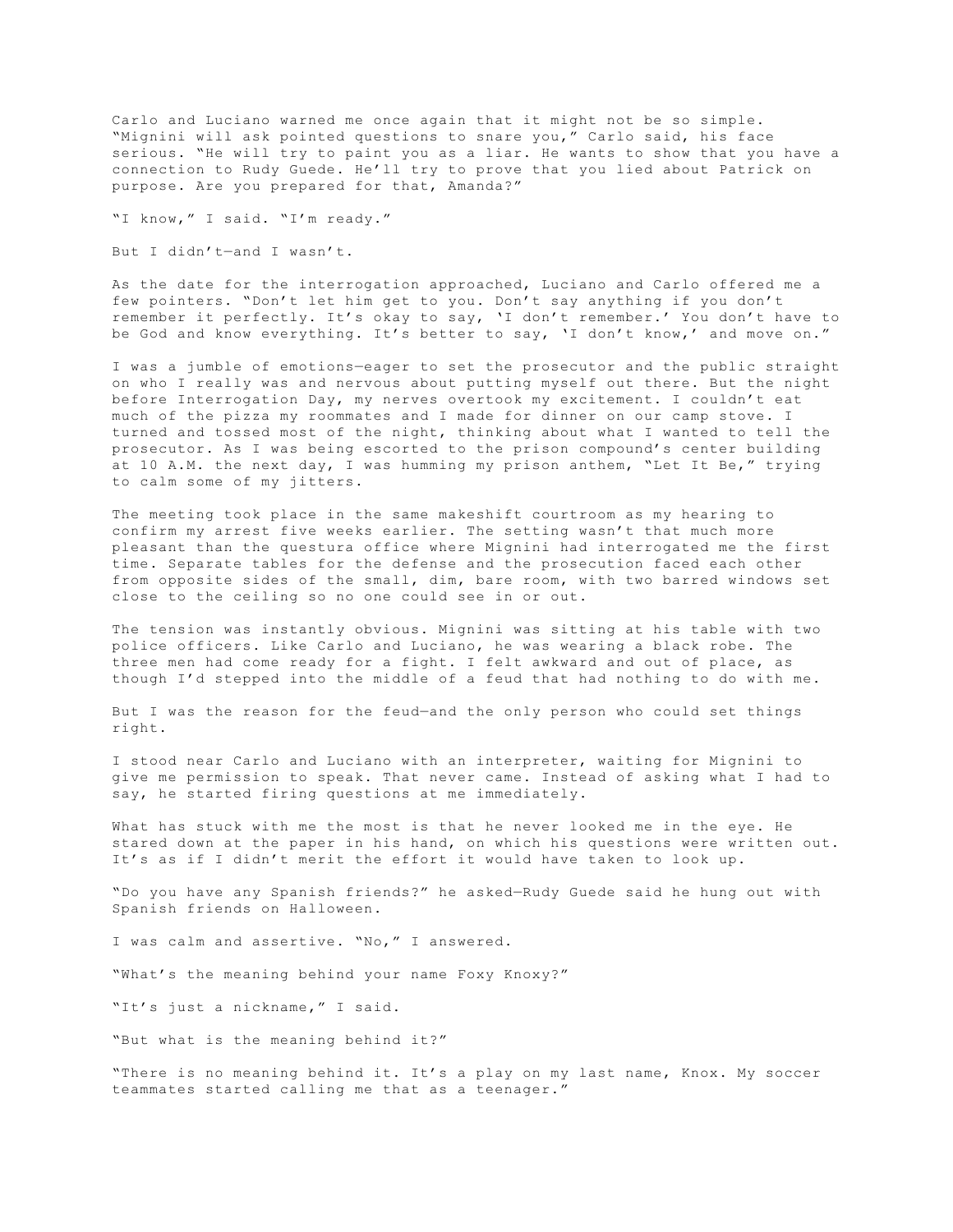"Why do you use it to identify yourself?"

"I don't. I don't introduce myself as 'Foxy Knoxy.' "

"Did you have problems with Meredith?"

"No. We didn't know each other long, but we were friends."

"Do you know Rudy Guede?"

"I met him," I said, "but I didn't remember his name until he was arrested."

Mignini grilled me about my drug use, the people I knew in Perugia, the friends I'd invited over to the villa. He asked me when I'd found out that Meredith had been stabbed, hoping to prove that I knew the details of her death before an innocent person would have had the chance to.

It bothered me that as I answered him as fully as I could through an interpreter, Mignini would usually repeat the question. I was afraid I wasn't making myself clear. At first, Carlo, acting as a second interpreter, spoke in measured tones. He would interrupt and say, "What she is really saying is . . ." or "She's already answered that question!"

My lawyers listened intently to Mignini's wording, to his repetitions, to the interpreter's translation of his questions and my responses, and jumped up to object to suggestive phrasing and misinterpretations. They came prepared to protect me from what they'd warned me against: aggressive and insidious questioning by a prosecutor whose interest wasn't to hear me out but to get me to say something incriminating. Luciano and Carlo grew less measured as the interrogation dragged on.

After five and a half hours of standing and fielding questions, I was tired, but I thought everything was going okay. During the short breaks, Luciano would put his hand on my shoulder, and Carlo would say, "You're doing well."

Then the conversation turned to my November 6, middle-of-the-night interrogation and how I could have said something without meaning to. I explained how much pressure the police put me under and how confused I was by their claims that I'd met up with someone, that I'd been to the villa that night. Mignini became defensive. "I was there," he said, referring to the questura the night of my interrogation. "I heard you saying these things."

I said, "You were telling me these things. I was saying, 'I'm not sure. I'm confused.' "

This interrogation was becoming more and more like the one I'd meant to correct. It wasn't a do-over at all. Mignini would ask a question, and when I answered, he would reject my response and ask again. He was trying to intimidate me, spewing words at me.

Luciano and Carlo were leaning forward in their seats.

"Where did the name Patrick come up?" Mignini demanded.

"From my cell phone," I said. "Because I'd texted a message to Patrick. I wrote, 'See you later.' "

"What did you mean by your message?"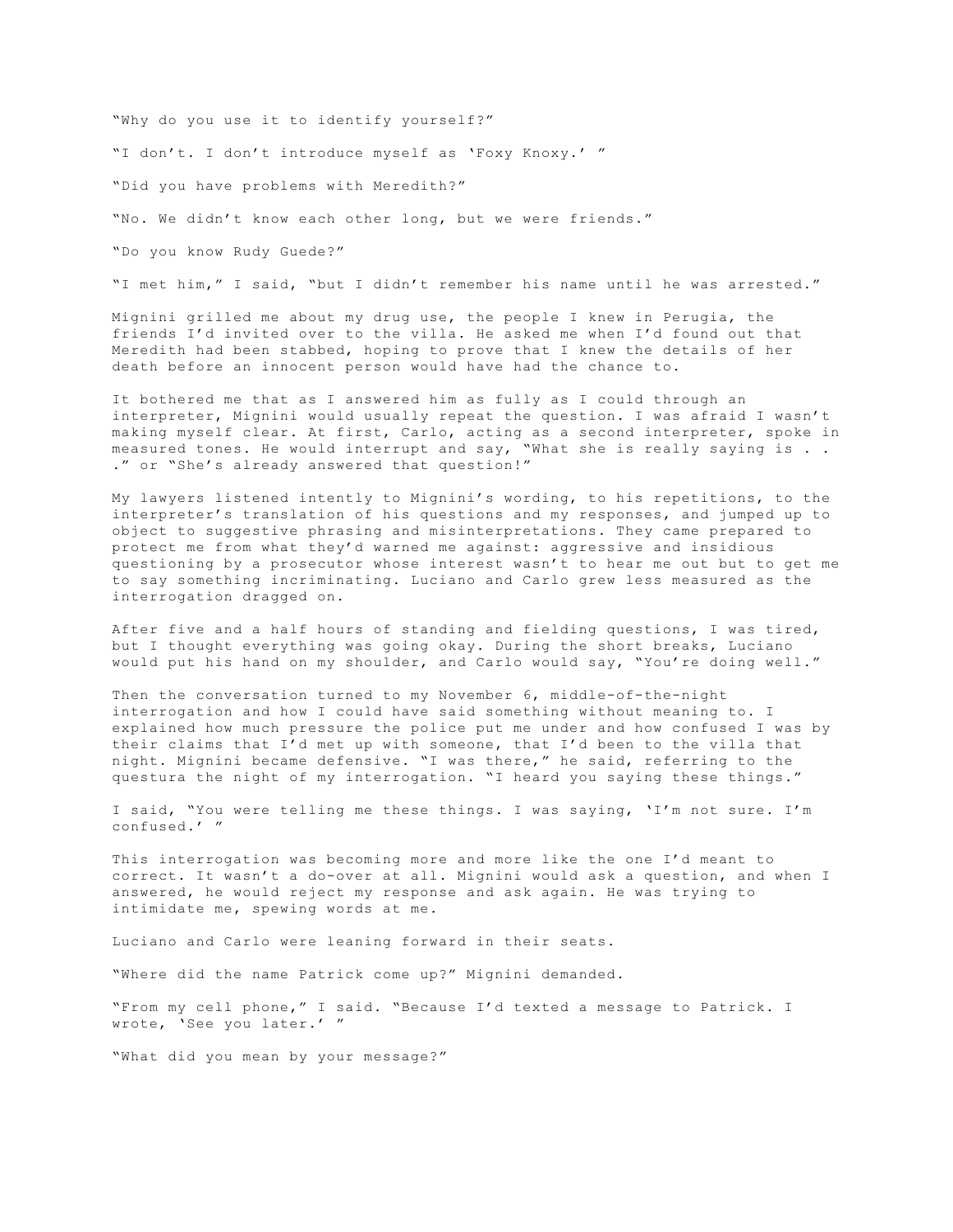"In English, it means 'Goodbye. See you later, as in sometime.' It's not like making an appointment to see someone. And I wrote, 'Buona serata'—'Have a good evening.' I had no plans to meet up with him." "Why did you erase Patrick's message?" "I sometimes erased the messages I received. I didn't have enough memory in my cell phone to keep them." "Why did you say you didn't remember writing that message?" "Because I didn't remember." "Why did you name Patrick?" "The police insisted I'd met the person I had sent the text message to." "No. Why did you name Patrick?" "The police had been asking me about Patrick." "No! Why did you name Patrick?" "The police insisted it was Patrick." He was more and more aggressive about it. "Why Patrick?" "Because of my message." "That doesn't explain why Patrick." "Yes, it does." "Why did you say Patrick killed her?" "Because I was confused. Because I was under pressure." "NO!" he insisted. "Why did you say Patrick?" I was more frustrated than I'd ever been. "Because I thought it could have been him!" I shouted, starting to cry. I meant that I'd imagined Patrick's face and so I had really, momentarily, thought it was him. Mignini jumped up, bellowing, "Aha!" I was sobbing out of frustration, anger. My lawyers were on their feet. "This interrogation is over!" Luciano shouted, swiping his arm at the air. Carlo and Luciano sat me down and huddled around me, saying, "It's okay, Amanda, it's okay. You did a good job, and we'll talk about it the next time we come." Then a guard walked me out. I was sobbing hysterically. I had done my best to explain everything, and I had failed completely. As he left, Mignini apparently told waiting reporters that I hadn't explained anything or said anything new. All I did, he said, was cry.